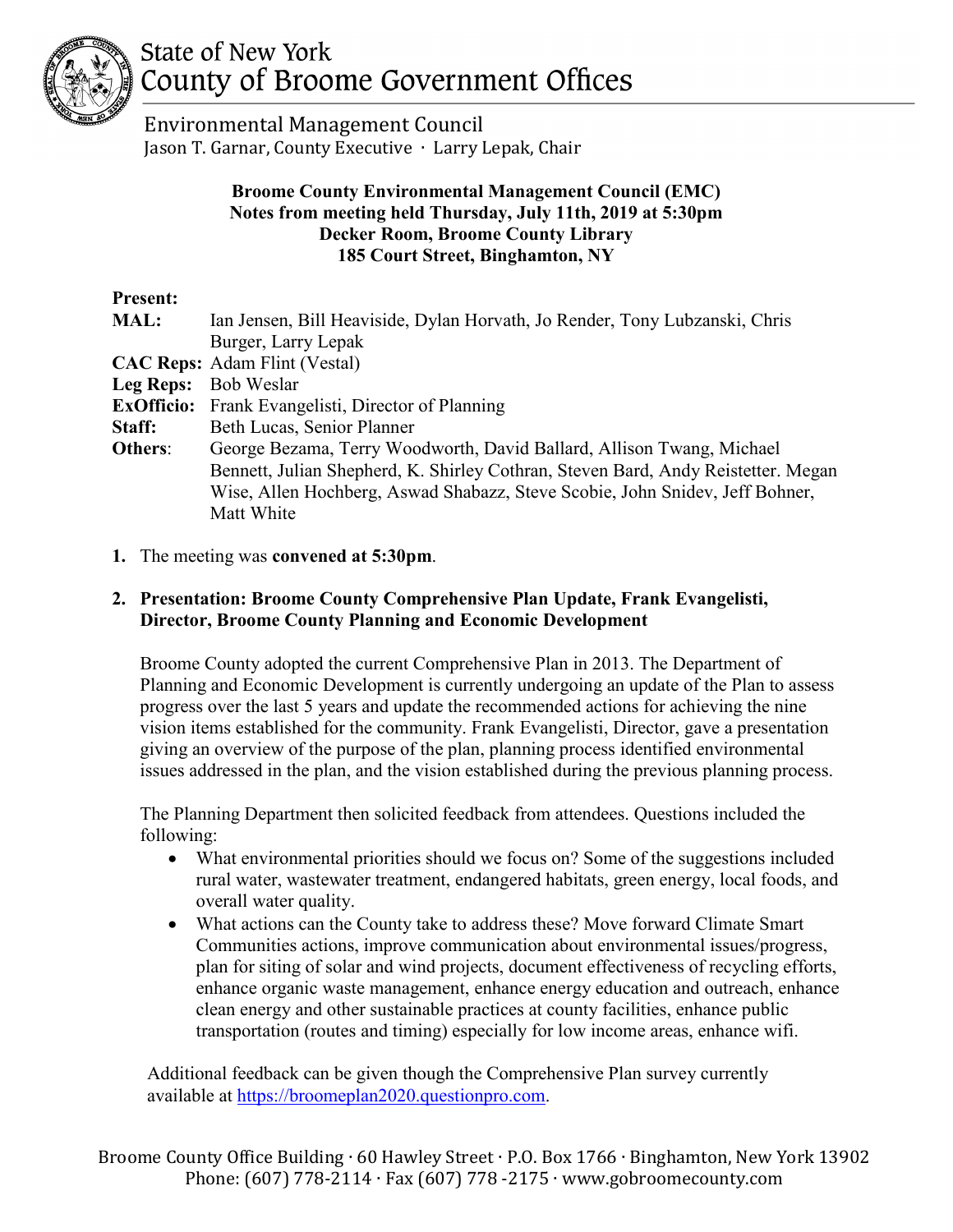[Type here]

### **3. Announcements/ Privilege of the Floor/Items of Interest**

- The Town of Sanford recently passed moratorium on wind-turbine development. Calpine has proposed development of a large-scale wind project in Sanford and is going through the application process. The moratorium was passed for a period of three months. It is uncertain how the moratorium will impact he approval process lead by the Public Service Commission.
- Chris Burger noted that 2020 is the  $50<sup>th</sup>$  anniversary of Earth Day. Earth Day Southern Tier, the partnership that hosts the annual Earth Fest at SUNY Broome is looking for ways to celebrate this milestone at the event in April. The group discussed ideas. One was to center the theme of the Joyce KL Smith Environmental Photography Competition around the anniversary (the show will open the first weekend of May, just after Earth Day). There may be an opportunity to feature the competition entries as part of Earth Fest.
- Tier Energy Network (TEN) will be meeting on July  $17<sup>th</sup>$  at the Huron Campus.
- The Climate Solutions Summit is being held at SUNY New Paltz on September  $21<sup>st</sup>$ <http://climatesolutionssummit.org/>

# **4. Administrative Items**

- Membership Application George Bezama (resume sent to voting members)
	- o George gave an overview of his background and interest in the EMC.
	- o **ACTION ITEM:** Chris made a motion to appoint George to the EMC filling one of the vacant Member-at-large seats. Seconded by Adam. All in favor, motion passed.
	- o George will serve in one of these seats in an acting capacity until the membership appointments at the turn of the year, when he can be nominated for a full membership term.

# **5. Support Letters**

- Waterman Center Parking Area Green Infrastructure
	- o Waterman Conservation and Education Center requested support from the EMC for their grant application to construct a new sustainable parking area that integrates green infrastructure components, along with enhancements to their educational program to highlight these sustainable design features.
	- o Beth drafted a support letter based on a model letter sent from Waterman.
	- o **ACTION ITEM:** Chris Burger made a motion to approve the letter and offer the EMC's support of the project. Seconded by Adam. Dylan Horvath recused himself from the vote, as he sits on the board at Waterman. All in favor, motion passed.
- Town of Union Argonne Avenue Recreational Trails
	- o The Town of Union requested support from the EMC for their grant application to construct walking trails in an area of several flood buyout properties in the Argonne Avenue area.
	- o Beth drafted a support letter based on a model letter sent from the Town.
	- o **ACTION ITEM:** Chris Burger made a motion to approve the letter and offer the EMC's support of the project. Seconded by Adam. All in favor, motion passed.